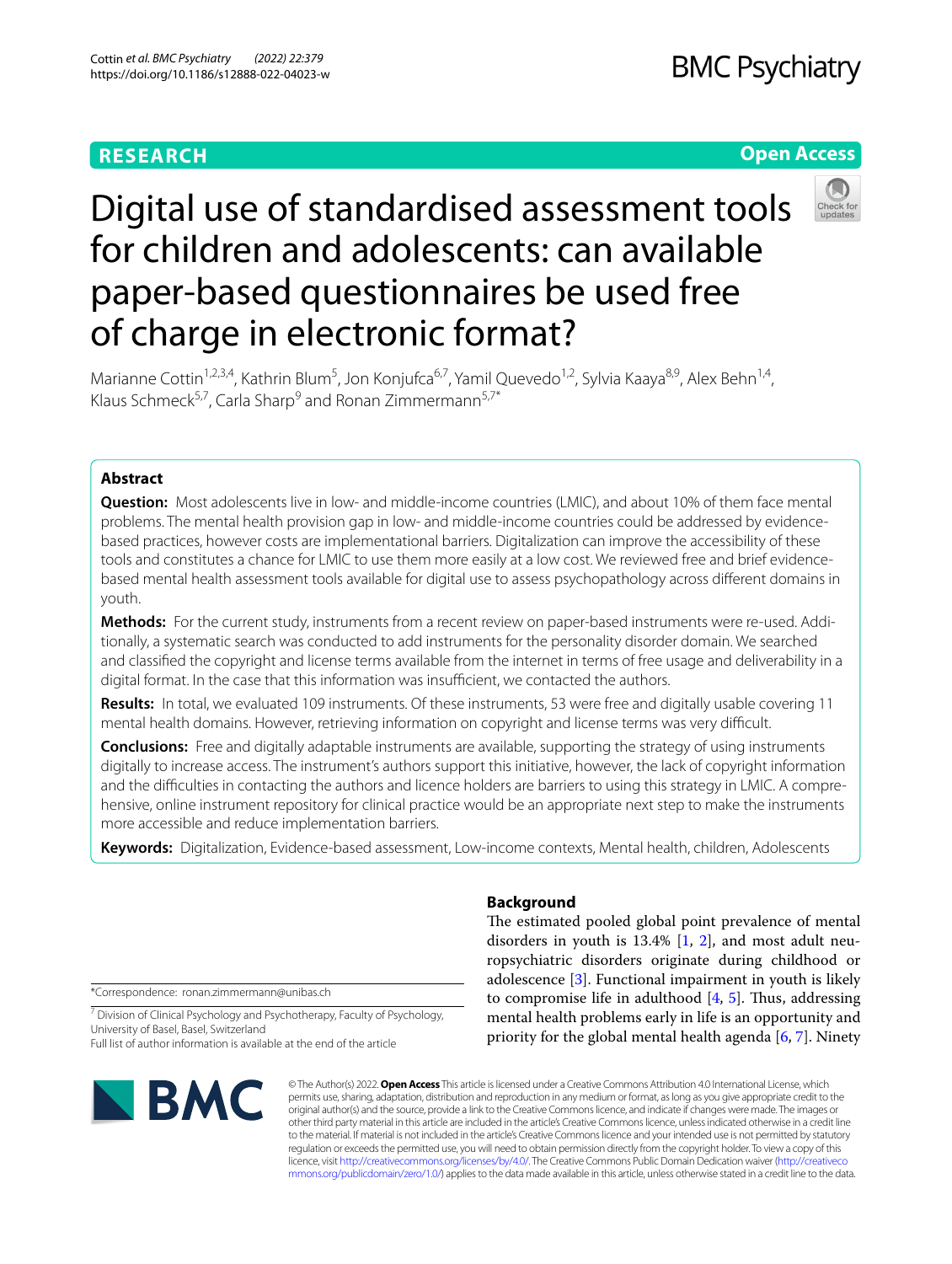percent of youth around the world live in low-and-middle-income countries (LMIC) [\[8](#page-6-7)], where mental disorders have an exceptionally high prevalence [[9\]](#page-6-8). Developing adequate mental health services is problematic due to a lack of government policy, inadequate funding, and insufficient trained clinicians  $[6]$  $[6]$ . Cost-efficient strategies to address this mental health care gap in lower resource contexts are urgently needed [[10](#page-6-9), [11\]](#page-6-10). In general, health professionals often make decisions about diagnosis and treatment under stressful circumstances and with incomplete information [[12](#page-7-0)].

Evidence-based assessment (EBA) is an essential component of improving mental health care services. EBA is an approach to clinical evaluations "[...] that uses research and theory to guide the selection of constructs to be assessed for a specifc assessment purpose, the methods and measures to be used in the assessment, and the manner in which the assessment process unfolds" [\[13](#page-7-1)]. EBA relies on the use of psychometrically sound instruments and clinical decision-making algorithms [\[14](#page-7-2)]. Importantly, EBA can act as a structuring principle by guiding initial case formulation, helping identify treatment targets, and selecting efective treatment strategies.

EBA can also support treatment monitoring which constitutes a critical feedback loop for health care workers  $[14]$  $[14]$ . The use of EBA is associated with improved treatment engagement and treatment response in youth [[15,](#page-7-3) [16](#page-7-4)]. EBA can optimize care in non-specialized settings, especially in combination with task-shifting strategies to overcome the lack of trained personnel [\[10](#page-6-9)]. However, the cost and logistics involved in instrument selection, delivery, and interpretation present barriers to implementing EBA [\[17](#page-7-5)].

While paper-and-pencil formats provide an inexpensive solution, digital formats can be advantageous, structuring EBA and increasing efficiency through the automatization of scale calculation and retrieval of normative values. Automatically generated reports can provide guidance for the next steps in treatment. Integrating a digital EBA system with an electronic health record (EHR) can help cover clinical and administrative processes and streamline clinical care. We expect that digitalized EBA can support and improve the quality of mental health care without burdening healthcare workers.

Digital literacy and access to the internet have vastly expanded, particularly in LMICs [[18\]](#page-7-6). Moreover, children and adolescents are likely to be more familiar with digital formats on computers and mobile devices and fnd them easier to use and more appealing than paper-and-pencil formats  $[19]$  $[19]$ . This trend will likely become even more accentuated in the future. Digitalization is a foundation for data-driven improvements of health care services,

for example, through data-driven research and improved quality management. However, the use and beneft of e-tools is far from matching its potential [[20\]](#page-7-8).

The Mental Health Information Reporting Assistant (MHIRA) project is working on developing and implementing digital EBA in LMICs [[21\]](#page-7-9). Our goal is to provide an open-source software platform to support digital EBA, making EBA more accessible and afordable in LMICs. For digital development, many institutions involved in global health, including USAID and World Health Organisation, endorse the nine design principles for digital development: "design with the user"; "understand the existing ecosystem"; "design for scale"; "build for sustainability"; "be data driven"; "use open standards", "open data", "open source and open innovation"; "reuse and improve"; "address privacy and security"; and "be collaborative" [[22\]](#page-7-10). MHIRA follows these principles. In line with the principle "reuse and improve", the MHIRA research group hypothesizes that many psychometric instruments available in paper-pencil format can be freely adapted and used in an electronic format.

# **Free use in digital formats**

Digital versions of psychometric instruments of child and adolescent psychopathology (e.g., Achenbach scales or the BASC) are available. However, these solutions require a license fee, and while the fee might be justifed compared to the benefts for the health care services, costs undoubtedly present a barrier in LMICs. Providing free access to EBA instrumentation is crucial in such settings.

In this context, Becker-Haimes et al. [[17\]](#page-7-5) found 95 free and brief instruments (in paper-and-pencil format) to assess overall mental health, depression, eating disorders, anxiety, substance use, disruptive behaviour, suicidality, bipolar disorder, and psychosis in youth. However, the list of instruments is not necessarily valid for the digital implementation of the instruments. "Free" instruments might have license terms that do not allow for free digital usage; that is, only a paper-and-pencil version is free for use.

The aim of the current review was to identify brief and free instruments that can be used to assess common mental health as well as personality disorders in children and adolescents in a digital format.

We focused on brief instruments because they are less time-consuming for clinicians, and less burdening for patients. We hypothesized that sufficient authors and copyright holders would allow for free digital usage of instruments to cover the assessment of a wide spectrum of mental health disorders in children and adolescents. Additionally, we investigated the availability and quality of information to determine whether healthcare workers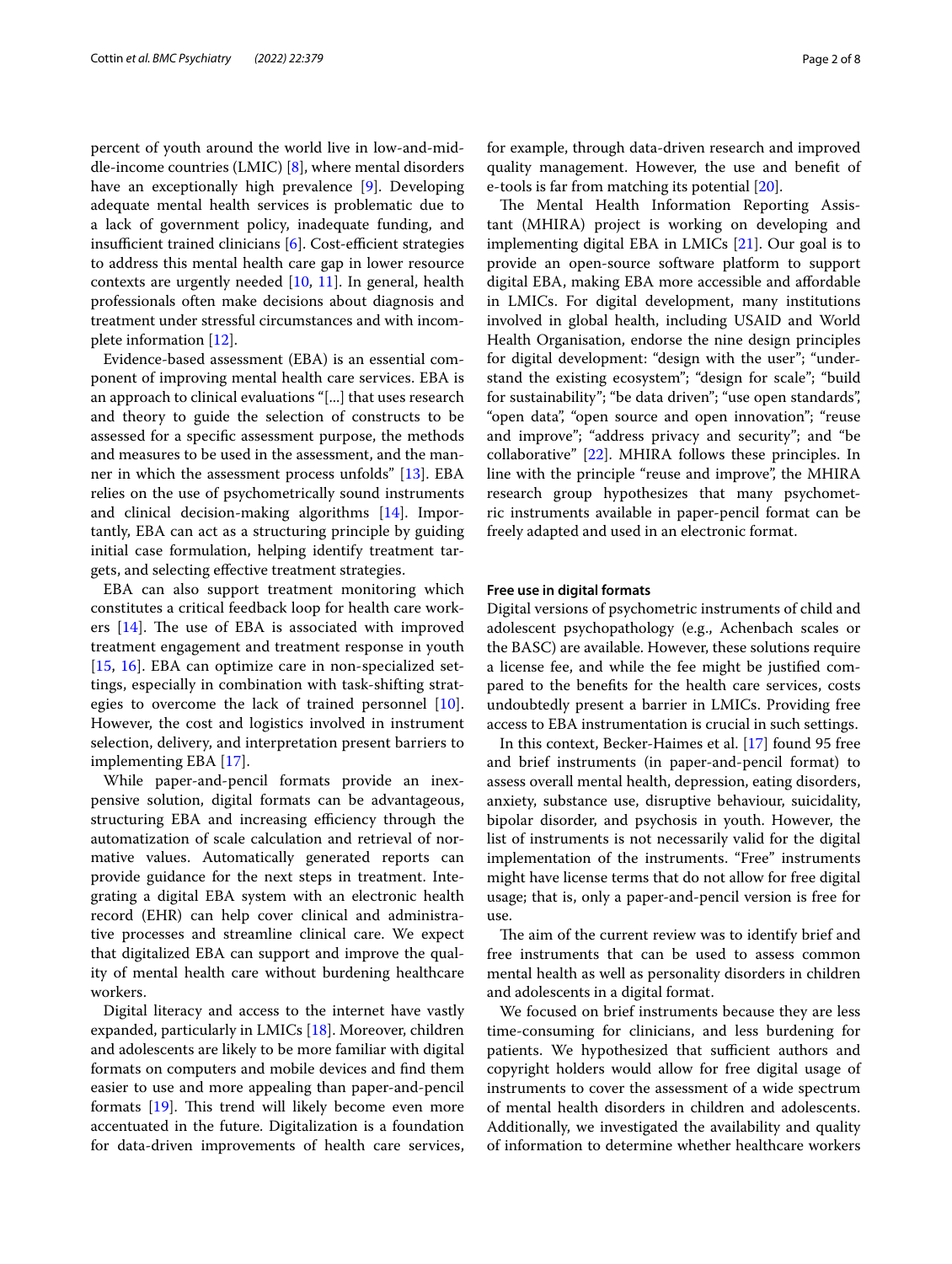could use an instrument for free in a digitally adapted format.

The increasing use of mobile devices, the proliferation of digital technologies, and the development of e-health services in response to rising demand have created great expectations and opportunities for the potential of health care delivered using digital tools. This review is a timely frst step in increasing use of EBA to help address current global mental health needs.

# **Methods**

#### *Updating the list compiled by Becker‑Haimes* **et al. [[17\]](#page-7-5)**

Reusing and building on currently available resources is a principle to apply digital technologies to development programs. Hence, we reused results from a recently published systematic review by Becker-Haimes et al. [[17](#page-7-5)] with the new purpose of collecting information about free usage in digital format. In their synthesis, Becker-Haimes et al. [\[17](#page-7-5)] included 95 brief and free instruments for the assessment of mental health in children and adolescents distributed in 10 domains: Overall mental health  $n = 12$ ; Anxiety  $n = 11$ ; Depression  $n = 13$ ; Disruptive behaviour  $n = 12$ ; Trauma  $n = 7$ ; Eating disorders  $n = 12$ ; Suicidality  $n = 6$ ; Bipolar disorders  $n = 6$ ; Psychosis  $n = 3$ ; Substance use  $n = 13$ .

#### **Addition of measures for personality disorders**

In addition to these, we included the domain of personality disorders. The diagnostic system for personality disorders is shifting towards a dimensional approach. The current review only considers the newer dimensional approach refected in the upcoming ICD-11, mandatory starting in 2022, and the Alternative Model for Personality Disorders (AMPD) of the DSM-5 [\[23](#page-7-11), [24\]](#page-7-12).

First, we adopted the search criteria used by Becker-Haimes et al. [[17\]](#page-7-5) to identify standardized instruments for personality assessment. We searched the PubMed and PsycINFO databases from 1986 to September 2020 using the following search terms: ("Personality Disorder" OR "Borderline personality disorder") AND ("instrument" OR "survey" OR "questionnaire" OR "measure" OR "assessment") AND ("psychometric" OR "measure development" OR "measure validation"). We fltered by age criteria to include adolescents (13-18years) and young adults (19-24years). We considered all empirical studies and reviews of personality measures for children and adolescents.

We then screened titles and abstracts. We classifed articles as "relevant" if they reported instruments that were brief, i.e., 50 items or fewer, including sub-scale items to be consistent with the review by Becker-Haimes et al. [\[17\]](#page-7-5). We reviewed articles that described a self-orthird party-report measure for evaluating personality disorders based on the ICD-11 or DSM-5 AMPD (i.e., papers that referenced scales assessing personality functioning, maladaptive personality traits, and borderline personality disorder). To comply with the dimensional approach using a general personality disorder category, we excluded instruments for specifc personality disorders according to the categorical approach (e.g., narcissistic personality disorder). However, we retained instruments for borderline personality disorder because, according to the ICD-11 criteria, it still constitutes a qualifer based on trait confguration, a diagnostic procedure also valid for DSM-5 AMPD. We excluded instruments that referenced measures for assessing components of personality pathology but not for diagnosis (e.g., emotion regulation, impulsivity). When in doubt, we decided on the relevance of articles in consensus meetings of the authors MC and YQ. Finally, we excluded articles that were not in English. We added to the resulting list measures regularly used by authors and colleagues with expertise on personality disorders. The reason for this decision was that we wanted to acknowledge the clinical relevance of these measures, which is essential in the EBA approach. We did not register our protocol.

# **Classifying instruments as "free to use and in digital format"**

To examine whether instruments were free to use in digital format, we made basic considerations about copyright and license terms. To be considered an appropriate instrument for our purposes, the use of an instrument needed to not be contingent on payment. In addition, the adaptation to a digital format must be allowed, as this legally constitutes the creation of a derivative, which the authors had to explicitly authorize. Creative Commons is a global non-proft organization providing internationally applicable copyright license terms [\[25\]](#page-7-13). Based on these terms, we also distinguished between instruments that were free to use for commercial versus noncommercial purposes. We considered only commercially usable instruments to include in our fnal list. We made this decision considering that health care services will be the fnal users of the list of instruments in mental health settings where patients might have to pay for these services. Instruments in the public domain (i.e., no exclusive intellectual property rights apply) to meet our "Public Domain" criteria were included [\[26](#page-7-14)].

# **Copyright search procedure**

First, we researched copyright and license terms from instrument-related publications or copies of the instruments we could fnd. If not available from there, we searched for copyright information on Google combining the name of each instrument with the search terms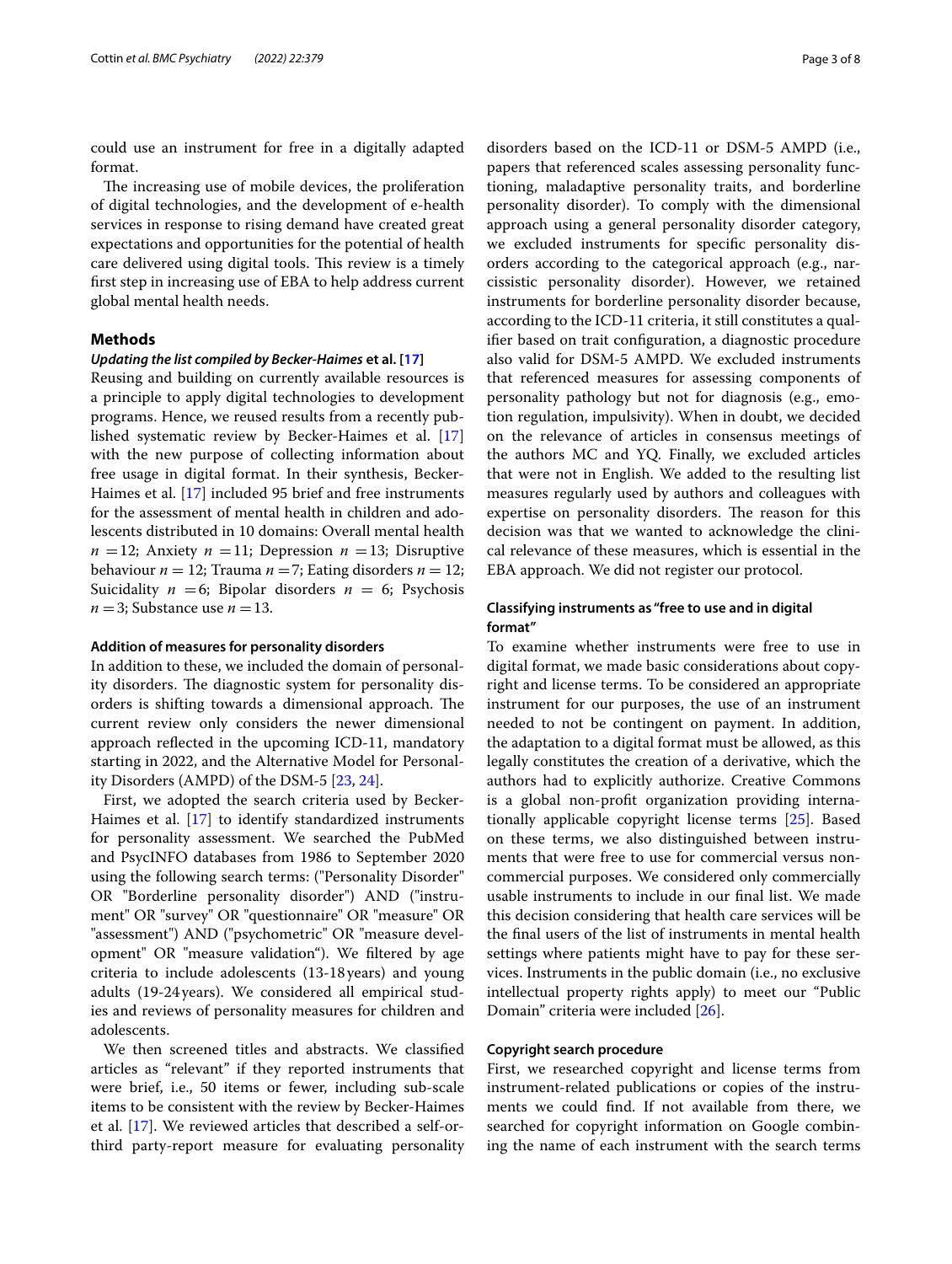"copyright" and "license". When we could not make a clear assessment based on the retrieved information or when copyright information was unavailable (see additional materials), we sent two standardized emails to the authors within 2 months. In these emails, we asked permission from the authors to use their instruments for our purposes (i.e., free clinical use and adaptation to digital format). We found contact information using one of the following methods a) from the instrument-related publication, b) from a Google search using the author's name as a search term, or c) from the ResearchGate platform [[27](#page-7-15)]. We excluded instruments from our list in case we could not contact the authors. A few responses were unclear (e.g., authors explicitly allowed clinical use but not commercial use), in which case we contacted the authors again for further clarifcation. We refrained from any further clarifcation attempts after this for feasibility reasons. In the next step, we analyzed all copyright information from the diferent sources regarding the two criteria of our review (i.e., free clinical use and adaptation to digital format).

At this point, we sorted out cases that remained unclear and excluded instruments whenever we did not fnd viable options for using the instruments in a digital format or when the authors could only grant permission under a standardized procedure for the eventual end-user (i.e., individual clinicians or clinics). Finally, we excluded instruments that were only allowed for use by specifc end-user subgroups (e.g., only individual practitioners but not clinics, or only specifc countries).

# **Results**

In this review, we started from two sources to compile a fnal list of free and brief instruments for clinical use in a digital format, one based on a reused list by Becker-Haimes [[17\]](#page-7-5) and the other based on our systematic search of the literature on instruments for the assessment of personality disorders. Regarding our frst source, we added one instrument for assessing childhood trauma ('Child Trauma Screen' Questionnaire) which met our inclusion criteria and was pointed out to us when contacting the authors of another measure. The revised list comprised 96 instruments for the assessment of diferent psychopathology domains. Our systematic search of the literature on personality disorder instruments resulted in 69 articles that presented 59 additional instruments (refer to Supplementary File [2](#page-6-11) for the PRISMA Flow Diagram). Fifty instruments were removed because they did not meet inclusion criteria (e.g., containing less than 50 items or were not tested in children or adolescents, etc.). This resulted in a list of 9 instruments to which 3 instruments were added by experts collaborating in the project. A fnal list of 13 instruments for the assessment of personality disorders were identifed. Two instruments assessed Criterion A (i.e., personality functioning), two assessed Criterion B (i.e., maladaptive personality traits), and eight evaluated borderline personality disorder.

After merging the two sources, we evaluated 109 instruments regarding copyright licensing conditions (refer to the list of instruments in Supplementary File [1](#page-6-12)). This list did not count versions with different numbers of items. To fnally decide whether instruments were allowed to be used for free in clinical settings and adapted into a digital format, we assessed accessible copyright information from the internet or the copyrights holders' statements in their email responses.

Our analysis of the copyright license information found on the internet (without considering the email responses of the copyright holders) revealed that 30 instruments were usable in clinical routine without costs. However, only 14 instruments were usable in clinical routine and adaptable to a digital version. For 59 instruments, the information retrieved from the internet was not sufficient regarding free usage. For 86 instruments, it was not clear whether the license holder allowed the adaptation of the instrument to a digital format. For details on single instruments, please refer to Supplementary File [1](#page-6-12) which summarizes the information retrieved on the internet regarding the usage terms for each scale.

For 88 instruments (81%), the information found on the internet regarding free digital usage was not conclusive. Consequently, we contacted the copyright holders of these instruments (see Supplementary File [3](#page-6-13)). Out of the 88 contacted copyright holders, 39 allowed using their instrument for the described use case of distributing the instrument in a free open-source platform. Only four copyright holders did not allow free usage in digital format. There was no definite answer in five cases because the current review is a hypothetical case and authors only gave permission case by case based on a formal application process. In 33 cases (33%) we were unable to reach the copyright holders due to lack of contact information, or we did not receive a response to our inquiry. In the next section, these cases are referred to as "no use possible" because the instruments should not be used without the permission of the copyright holder.

Our fnal list of instruments that can be freely used in clinical settings and adapted to a digital format comprised 53 instruments for the assessment of 11 domains (please see Fig. [1](#page-4-0)): overall mental health  $n = 7$ ; anxiety  $n = 3$ ; depression  $n = 7$ ; disruptive behaviour  $n = 5$ ; traumatic stress  $n = 5$ ; eating disorders  $n = 4$ ; suicidality  $n = 2$ ; bipolar disorders  $n = 2$ ; psychosis  $n = 2$ ; substance use  $n = 8$ ; and personality disorders  $n = 8$ . Supplemen-tary File [1](#page-6-12) shows the instruments for each included domain. At least two instruments were free and adaptable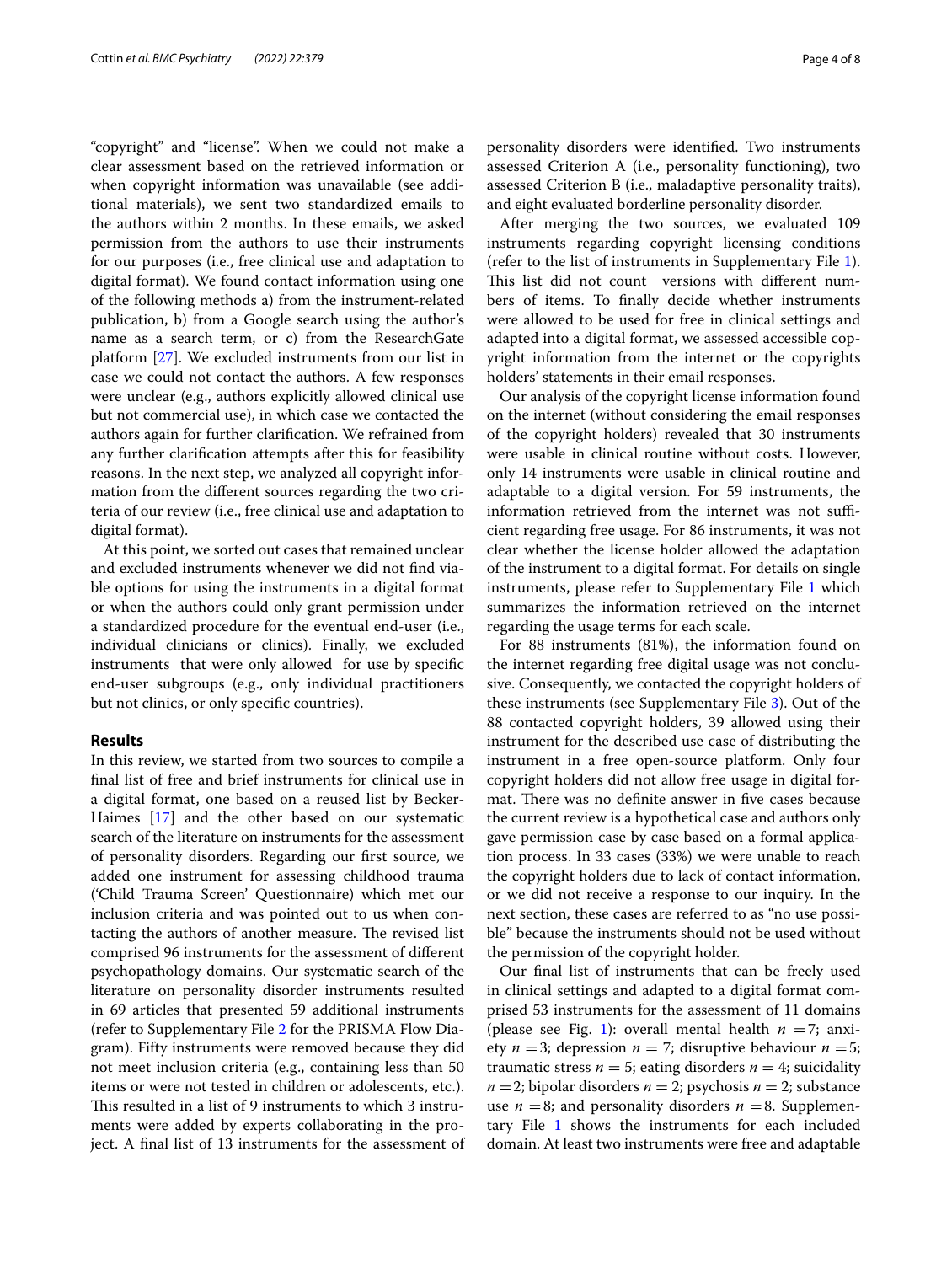

<span id="page-4-0"></span>to digital format for each domain. For some domains, up to 8 free and adaptable instruments were available.

# **Discussion**

A minimum of two and a maximum of eight instruments were freely usable in digital format for each investigated psychopathology domain. We received many positive and encouraging email responses from copyright holders indicating that they are very supportive of using their instruments in regular clinical work or research free of charge. The only consistent request made by authors was a correct citation of the instrument authorship.

However, accessing license and copyright information was a major hurdle: it is complex and time-consuming for clinicians to determine if they can freely use a given instrument in a digital format. For the criterion "free usage" alone, the information was not conclusive for 50% of the instruments. For the combined features "free usage" and "permission to use software adapted format" information was insufficient in 81% of the instruments. Even after attempting to contact the authors, the information was still insufficient for 33% of the instruments due to unavailable contact information or no response.

Copyright information would be most readily available if the authors provided this information on the instruments or in a corresponding scientifc article. Instruments with published copyright statements can be used according to the terms indicated in the copyright statement without contacting the copyright holder. However, by default, the status of instruments without a published copyright statement is that all rights are reserved by the copyright holder. Therefore, health care workers interested in these instruments will need to contact the copyright holders to get permission. In the list of instruments in Supplementary File [1](#page-6-12), instruments with a published copyright statement can be found consulting the columns "Free (copyright licence info available on the internet)" and "Software adaptation allowed (copyright licence info available on the internet)". In contrast, for those instruments for which we received approval via email, the copyright holders are open to grant free access and allow digital usage, however, we recommend that written permission be obtained from the copyright holder.

In summary, it required considerable effort to find free instruments with reliable information on their usage terms. We argue that this is a barrier to the use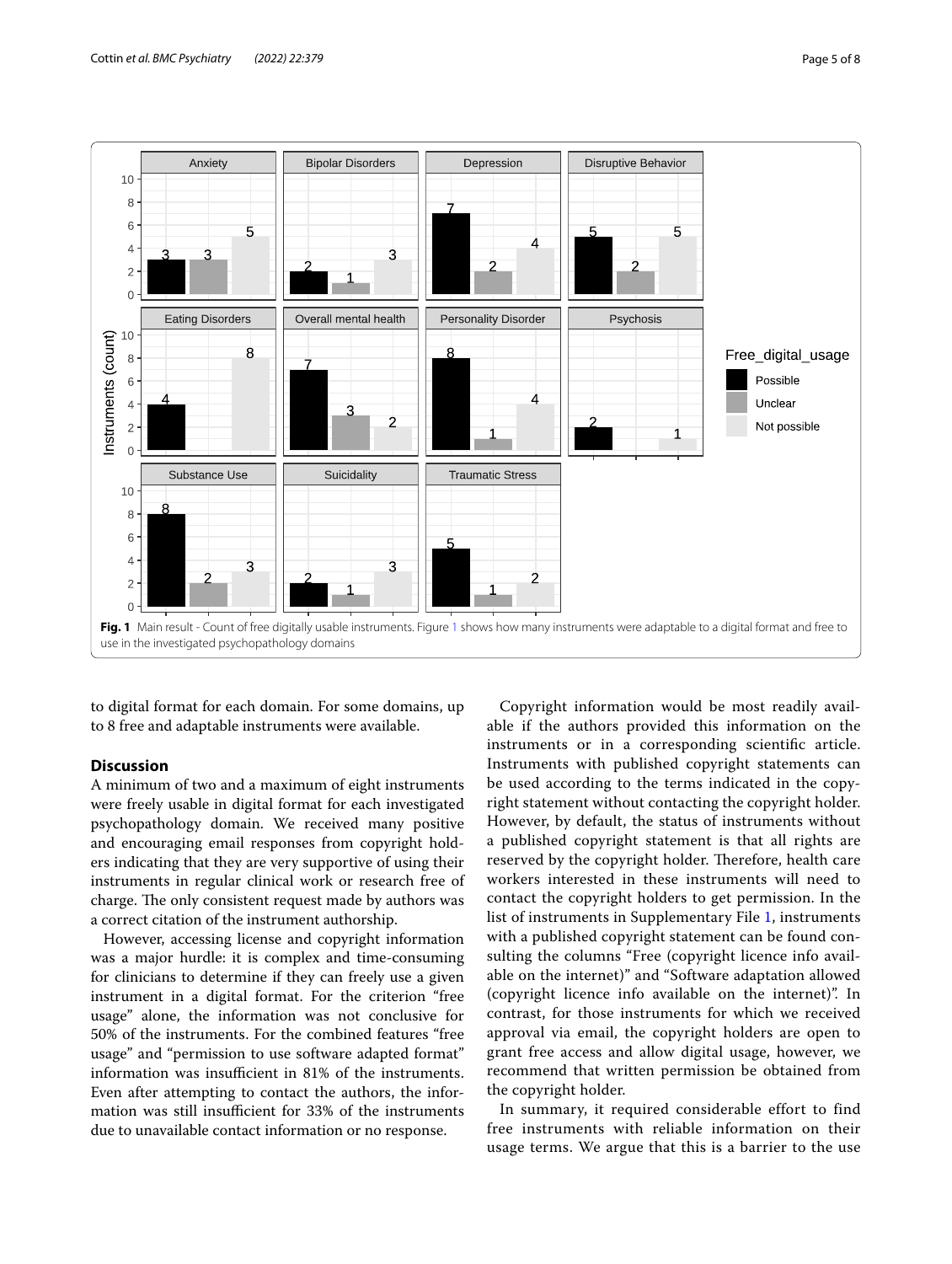of digital and paper-based EBA in LMICs, especially as mental health workers in LMIC may be less well connected through research networks to stay up to date on current EBA. An online repository for clinical practice instruments would be a convenient solution to this problem. It could centralize all required information by, for example, offering more straightforward ways to contact the authors or publishers of instruments or containing structured information about usability terms. Additionally, a repository could address the problem of source legitimacy. The uploaded instruments could require a Common Creative license, thus standardizing the copyright issue, and adding instruments would require a confirmation that the user has permission from the copyright holder. Moreover, individuals may report instruments that are incorrectly uploaded.

Another issue is the quality of instruments, their clinical utility, and contextual information about their optimal use. The psychometric properties of all instru-ments in Supplementary File [1](#page-6-12) are discussed in either [[17](#page-7-5), [28](#page-7-16)[–30](#page-7-17)], with the exception of the personality disorder assessment instruments, most of which are found in either [\[31](#page-7-18), [32\]](#page-7-19). However, in our view, reviews are not the most convenient resource on instrument quality information because they cannot be updated. Researchers must conduct a new review using their own search terms and criteria for instrument selection, which is inefficient. An online repository providing psychometric properties and links to the original articles could help clinicians select appropriate brief and free instruments in digital formats that meet their needs and are appropriate for the relevant population. In such a repository, clinicians could also curate instruments and leave comments (as is already familiar from well-known online platforms) on the quality and clinical utility of the instruments as additional information. Users could also report on their experience with the instruments and give advice on how to best use the instrument. Finally, a search engine would enable fltering instruments by age range, informant perspective, topic, disorder, and other relevant criteria.

A significant limitation of the current study and other reviews is restricting searches to English versions of the instruments. Often, authors do not provide information on cultural adaptations and their respective psychometric properties (e.g., Becker-Haimes et al. [[17\]](#page-7-5)). This limitation makes it difficult to find available instruments for non-English speaking contexts. Information on available cultural adaptations is complicated to provide. Again, a repository could contain this information, and a filter could point users to the available culturally adapted instruments. This platform would facilitate an instrument exchange between clinicians and researchers who could share their work. A relevant question is who should offer such a repository to guarantee sustainability and legitimacy to the service.

An open-source digital format would likely be a good solution for digital versions. Open-source software projects could provide helpful functionalities, such as validating the entered data and skipping non-relevant questions based on previous responses, which could be considered a standard. Individuals could create questionnaires using a spreadsheet or diferent questionnaire builders. Even though such open-source tools are used in research, they are less so in mental health clinical applications.

The use of instruments in a digital format presents several challenges for mental health services. Barriers include high costs, the need for adequate training, and ensuring data security and privacy in data storage and transfer [\[33](#page-7-20), [34\]](#page-7-21). Although these technical and practical limitations exist, digital assessments offer the advantages of speed in administration, automated scoring, quick delivery of results, and the possibility of reaching remote locations more easily than face-to-face assessments. Digital assessments are also more efficient when scaling, because increasing volume does not signifcantly increase costs [[30](#page-7-17)].

Implementing EBA practices across clinical settings and delivering assessment instruments in digital formats requires specialized software. Our motivation for writing this review is our participation in the MHIRA project  $[21]$  $[21]$ . The project revolves around a digital platform that facilitates data-driven and evidence-based clinical practice to support mental health care workers, including and especially in LMICs. The intention behind MHIRA is also to facilitate structured data collection for research. By following the digital principle of 'reuse and improve', MHIRA can make existing instruments available digitally. The software is open-source [\(https://github.com/mhira](https://github.com/mhira-project/)[project/](https://github.com/mhira-project/)) and accessible in-low resource contexts with initial implementation sites in Latin America, Eastern Europe, and Sub-Saharan Africa. This review addresses the availability of free EBA for digital usage for MHIRA or similar software.

When transitioning from a paper-and-pencil to a digital format, the validity of previously established psychometric properties must be carefully considered [\[31](#page-7-18)]. However, paper and digital versions can be considered equivalent under certain conditions [\[32](#page-7-19)]. Collecting normative data with digital versions and comparison to paper versions are required.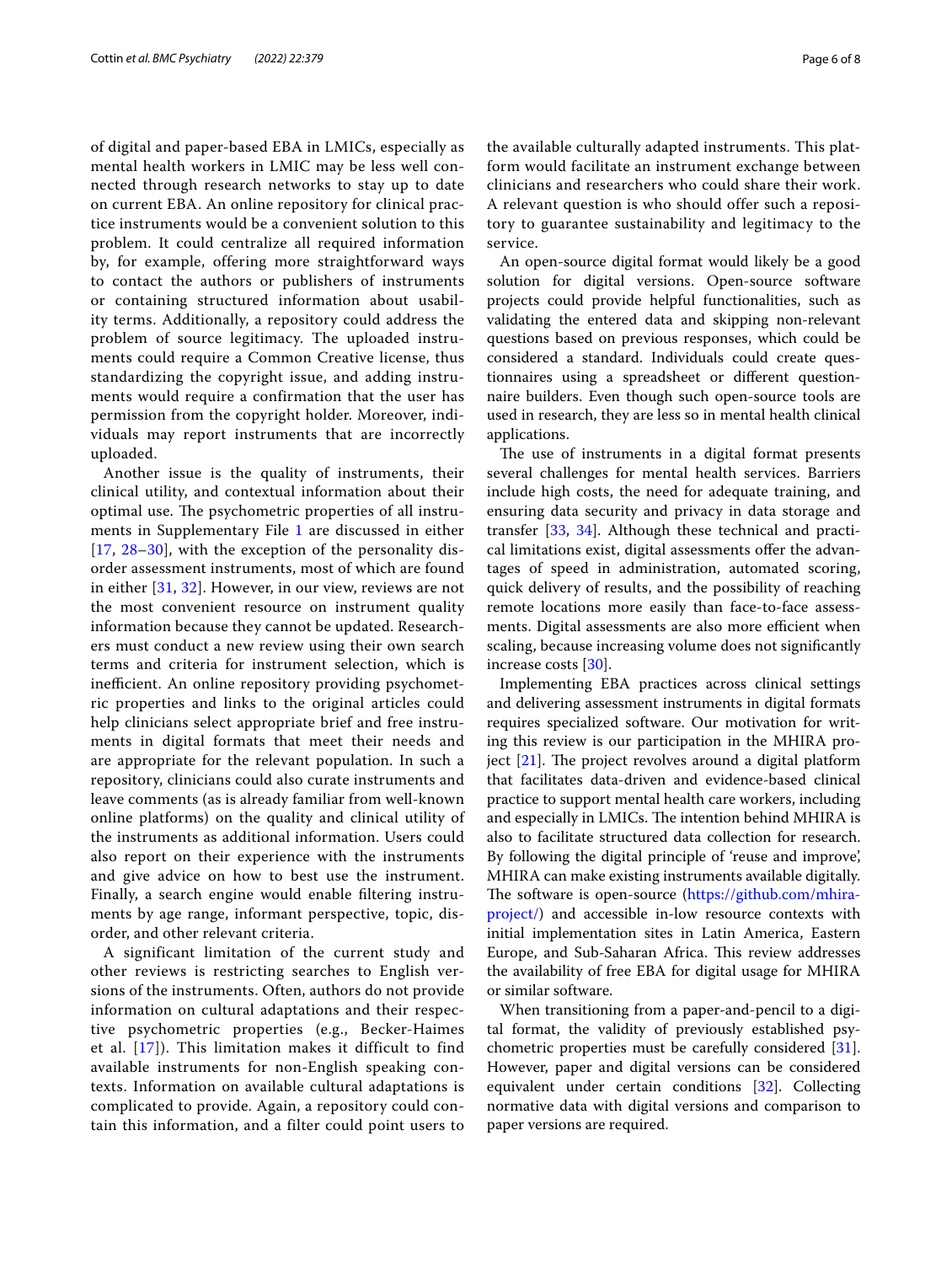# **Conclusion**

Instruments that can be delivered free of charge in a digital format do exist and are available for clinical and scientifc use in several domains of psychopathology. However, access to copyright information remains challenging. This may hinder the use of available instruments and delay the implementation of urgently needed evidence-based assessment procedures. Instrument developers should strive to provide clear copyright information including details on adaptations to the digital format. Open-access software for providing and reporting free and digital instruments is needed.

#### **Abbreviations**

AMPD: Alternative Model for Personality Disorders; EBA: Evidence – based assessment; EHR: Electronic health record; LMIC: Low- and middle-income countries; MHIRA: Mental Health Information Assistant.

# **Supplementary Information**

The online version contains supplementary material available at [https://doi.](https://doi.org/10.1186/s12888-022-04023-w) [org/10.1186/s12888-022-04023-w.](https://doi.org/10.1186/s12888-022-04023-w)

<span id="page-6-12"></span><span id="page-6-11"></span>**Additional fle 1.**

<span id="page-6-13"></span>**Additional fle 2.**

**Additional fle 3.**

#### **Acknowledgements**

We would like to thank Fondation Botnar for the fnancial support. Additionally, we want to thank Jennifer Compton (Pictureimpact) for proof-reading and comments, to Antonella Davanzo for support with the systematic review of the literature and to Christophe Künsch, Catalina Nuñez, Nicolás Labbé, Jazmín Pérez and Alexandra Cerf for their help with formatting.

#### **Authors' contributions**

All persons who meet authorship criteria are listed as authors, and all authors certify that they have participated sufficiently in the work to take public responsibility for the content. Below, we present the contribution of each author: MC contributed to the data curation, writing the initial draft, reviewing and editing the manuscript, executing the formal analysis, as well as developing the,Methods" section of the article. KB contributed to the data collection and curation, writing the initial draft and reviewing the manuscript, as well as developing the,Methods" section and the article's visualisation. JK contributed to the data collection and curation, as well as developing the,Methods" section of the article. YQ contributed to the data curation, writing the initial draft and reviewing the manuscript, executing the formal analysis, as well as developing the,Methods" section of the article. SK performed the project administration and reviewed the manuscript. AB was involved in the study's conceptualization, the project administration, writing the initial draft, reviewing the manuscript and preparing the re-submission. KS contributed to the funding acquisition, reviewed the manuscript and supervised the study. RZ was involved in the study's conceptualization and the project administration, contributed to the funding acquisition, writing the initial draft and reviewing the manuscript, developing the"Methods" section and the article's visualisation. CS reviewed and edited the manuscript and contributed to the conceptual development of the study. All authors read and approved the fnal manuscript.

#### **Funding**

This project is funded by Fondation Botnar.

# **Availability of data and materials**

All data generated and analysed during this study are included in this published article and its supplementary information fles (Supplementary Files [1,](#page-6-12) [2](#page-6-11) and [3\)](#page-6-13).

# **Declarations**

#### **Ethics approval and consent to participate**

All methods were carried out in accordance with relevant quidelines and regulations. The local ethics committee "Ethikkommission Nordwest- und Zentralschweiz" (Basel, Switzerland) confrmed on the 1st February 2022 that no ethics approval nor informed consent is required for the current study.

## **Consent for publication**

Not applicable.

#### **Competing interests**

The authors declare that they have no competing interests.

#### **Author details**

<sup>1</sup> Millennium Institute for Research in Depression and Personality (MIDAP), Santiago, Chile. <sup>2</sup> Department of Psychiatry East Campus, Faculty of Medicine, University of Chile, Santiago, Chile. <sup>3</sup> School of Psychology, Finis Terrae University, Santiago, Chile. <sup>4</sup>School of Psychology, Pontificia Universidad Católica de Chile, Santiago, Chile.<sup>5</sup> Child and Adolescent Psychiatric Research Department, Psychiatric University Hospitals of the University of Basel, Basel, Switzerland. University of Prishtina, Pristina, Kosovo. <sup>7</sup> Division of Clinical Psychology and Psychotherapy, Faculty of Psychology, University of Basel, Basel, Switzerland. <sup>8</sup> Department of Psychiatry and Mental Health, School of Medicine, Muhimbili University of Health and Allied Science, Dar es Salaam, Tanzania. 9 <sup>9</sup> Department of Psychology, University of Houston, Houston, TX, USA.

# Received: 28 January 2022 Accepted: 23 May 2022 Published online: 03 June 2022

#### **References**

- <span id="page-6-0"></span>1. Fusar-Poli P, Hijazi Z, Stahl D, Steyerberg EW. The science of prognosis in psychiatry: a review. JAMA Psychiatry. 2018;75(12):1289–97.
- <span id="page-6-1"></span>2. Van Scotter JR, Roglio KDD. Ceo bright and dark personality: efects on ethical misconduct. J Bus Ethics. 2018;164(3):451–75.
- <span id="page-6-2"></span>3. Lund C. Improving quality of mental health care in low-resource settings: lessons from PRIME. World Psychiatry. 2018;17(1):47–8.
- <span id="page-6-3"></span>4. Bloom DE, Cafero E, Jané-Llopis E, Abrahams-Gessel S, Bloom LR, Fathima S, et al. The global economic burden of noncommunicable diseases [Internet]. PGDA Working Papers. Geneva: Program on the Global Demography of Aging. 2012; Available from: [https://ideas.repec.org/p/](https://ideas.repec.org/p/gdm/wpaper/8712.html) [gdm/wpaper/8712.html](https://ideas.repec.org/p/gdm/wpaper/8712.html). [cited 2020 Jun 22]. (PGDA Working Papers). Report No.: 8712.
- <span id="page-6-4"></span>Sawyer SM, Afifi RA, Bearinger LH, Blakemore S-J, Dick B, Ezeh AC, et al. Adolescence: a foundation for future health. Lancet. 2012;379(9826):1630–40.
- <span id="page-6-5"></span>6. Kieling C, Baker-Henningham H, Belfer M, Conti G, Ertem I, Omigbodun O, et al. Child and adolescent mental health worldwide: evidence for action. Lancet. 2011;378(9801):1515–25.
- <span id="page-6-6"></span>7. Dahl RE, Allen NB, Wilbrecht L, Suleiman AB. Importance of investing in adolescence from a developmental science perspective. Nature. 2018;554(7693):441–50.
- <span id="page-6-7"></span>8. United Nations. World population prospects: the 2017 revision, key findings and advance tables [internet]. New York: Department of Economic and Social Affairs Population Division; 2017. Available from: [https://population.un.org/wpp/Publications/Files/WPP2017\\_KeyFi](https://population.un.org/wpp/Publications/Files/WPP2017_KeyFindings.pdf) [ndings.pdf.](https://population.un.org/wpp/Publications/Files/WPP2017_KeyFindings.pdf) (Working Paper No. ESA/P/WP/248)
- <span id="page-6-8"></span>9. Pedersen G, Arnevik EA, Hummelen B, Walderhaug E, Wilberg T. Psychometric properties of the severity indices of personality problems (SIPP) in two samples: a Norwegian community sample and clinical samples of patients with and without personality disorders. Eur J Psychol Assess. 2019;35(5):698–711.
- <span id="page-6-9"></span>10. Dorsey S, Gray CL, Wasonga AI, Amanya C, Weiner BJ, Belden CM, et al. Advancing successful implementation of task-shifted mental health care in low-resource settings (BASIC): protocol for a stepped wedge cluster randomized trial. BMC Psychiatry. 2020;20(1):10.
- <span id="page-6-10"></span>11. Thornicroft G, Alem A, Dos Santos RA, Barley E, Drake RE, Gregorio G, et al. WPA guidance on steps, obstacles and mistakes to avoid in the